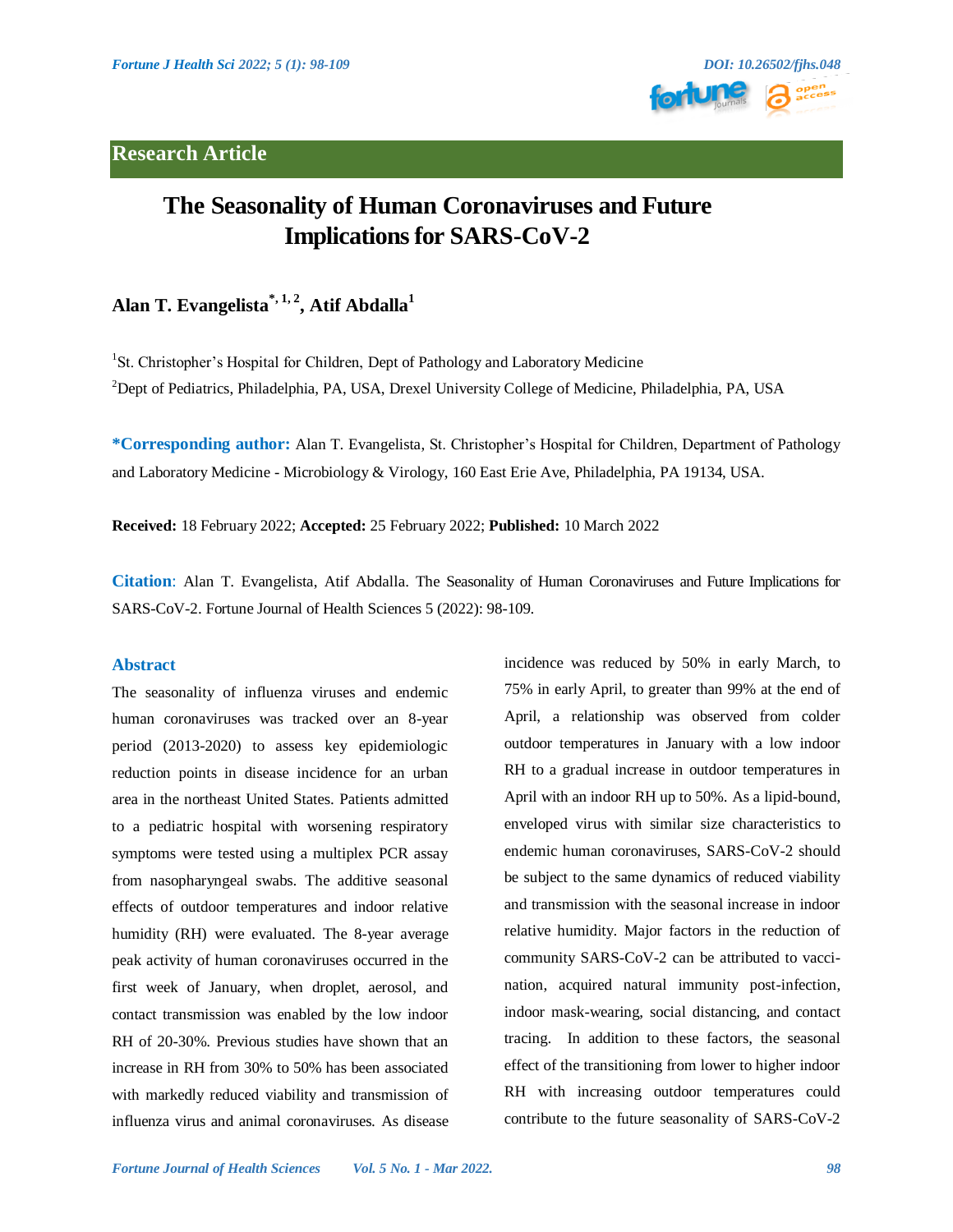cases. Over the 8-year period of this study, human coronavirus activity displayed a greater than 99% incidence reduction in the months of June through September, and the future implication would be that SARS-Cov-2 may follow a similar pattern.

**Keywords:** SARS-CoV-2, atmospheric pollution, inflammation, autoimmune, Metropolitan Region, Brazil

#### **1. Introduction**

The seasonality of respiratory viruses, such as influenza A and B and endemic human strains of coronaviruses (HKU1, OC43, NL63, 229E), is recognized in temperate regions of the globe, peaking in winter months. As stated by the WHO and CDC, these viruses as well as SARS-CoV-2 are primarily spread by droplet, aerosol, and contact transmission [1, 2]. Studies of influenza viruses and animal coronaviruses have shown that droplet, aerosol and contact transmission and virus viability is enhanced by cold temperatures, less than  $5^0C/41^0F$ , and by low relative humidity (RH) of 20-30% [3, 4, 5]. This lower humidity can be reached indoors during the winter months in northern temperate regions, during December, January, and February, due to the dryness of indoor heating. For example, when the cold outside temperatures from December to February range from  $1^0C/34^0F$  to  $5^0C/41^0F$  and the inside temperature is set to  $22^{\circ}C/72^{\circ}F$ , the indoor RH can range from 20-30% and often can drop below 10% [6, 7]. Transmission and infection with coronaviruses also are dependent on the infectiousness of the coronavirus variant itself, on prolonged close contact between susceptible and infected individuals (>15 minutes), and on the immune status and comorbidities of the exposed host. It is well-recognized that strategies for slowing the spread of respiratory

viruses include indoor social distancing, wearing masks, receipt of an appropriate vaccination matching the infecting strain, early case identification by testing, isolation of index cases, contact tracing to identify and quarantine close contacts, and compliance with respiratory hygiene etiquettes. The objective of this study was to examine historical seasonal data from the 8 year-period (Dec 2012-Dec 2020) on the incidence of influenza and human coronavirus infections in pediatric patients requiring hospitalization. Key weekly epidemiologic reduction points were recorded to determine the decline and seasonal end points of hospital admissions due to coronavirus infections. In addition, outdoor temperatures and indoor RH were monitored throughout each year to determine the relationship of these environmental factors on the seasonal course of infection of human coronaviruses with implications for SARS-CoV-2.

# **2. Materials and Methods**

Data was analyzed for the 8-year seasonal influenza and human coronavirus period (Dec 2012- Dec 2020) at a pediatric hospital in north Philadelphia, PA, USA, a temperate zone region at  $40^0$  North Latitude. A multiplex PCR (polymerase chain reaction) assay was used to detect 17 respiratory viruses and 3 bacteria (Respiratory Pathogens Panel, BioFire Diagnostics, bioMerieux, Salt Lake City, UT, USA) from nasopharyngeal swabs obtained from admitted patients with worsening respiratory symptoms. The percent weekly incidence of infection for influenza A, influenza B, and endemic human coronaviruses (HKU1, OC43, NL63, 229E) were determined from the number of admitted positive patients divided by the total number of admitted patients with respiratory symptoms tested. Weekly disease incidence was recorded for each year and trending was assessed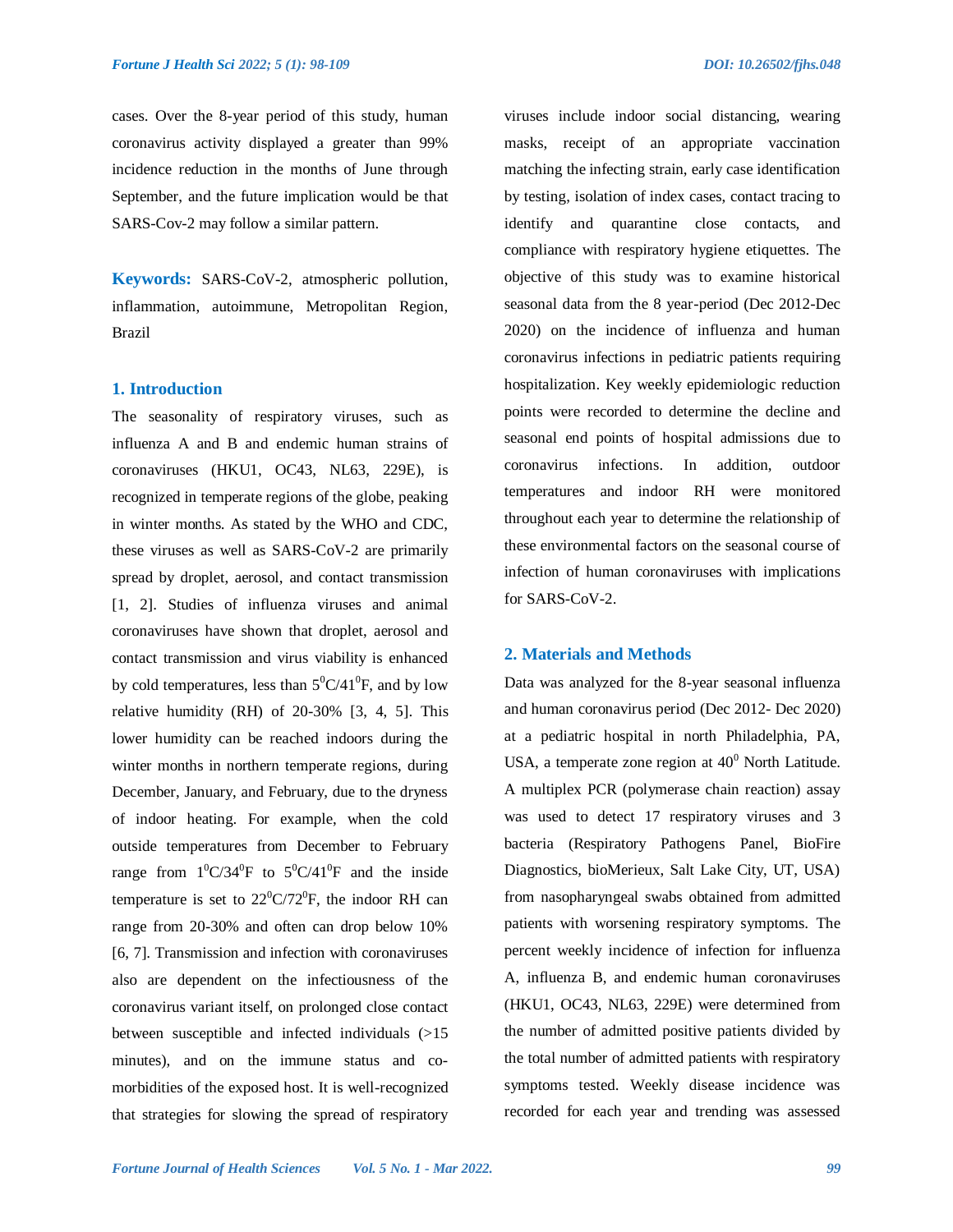using 4 data points: week of peak activity, and weekly activity reduction points of 50%, 75%, and greater than 99%. Eight-year weekly averages for the analysis points were determined as the mean weekly date and week of the month. Monthly endemic coronavirus activity was recorded for the 8-year period, 2013-2020, to demonstrate virus seasonality based on the average monthly percent positivity rate.

The relationship of outdoor temperature and indoor relative humidity on disease incidence was measured by recording weekly and monthly endemic coronavirus incidence for the 8-year period in comparison to estimated indoor relative humidity (RH) based on a study by Nguyen and colleagues [6]. Weekly data points for each year were recorded as peak activity of infection and reduction points of 50%, 75%, and greater than 99%. Average weekly and monthly outdoor temperatures and outdoor RH for Philadelphia were recorded from historic averages [8]. Values of measured indoor RH obtained by Nguyen and colleagues [6] in the Boston area,  $42^{\circ}$  N Latitude, were considered applicable to Philadelphia at  $40^{\circ}$  N Latitude, both areas representing the metropolitan northeast temperate zone region of the United States. The use of aggregated patient viral incidence data in this study was reviewed and considered to be exempt from human subjects' ethics

review by the Institutional Review Board of Drexel University College of Medicine.

#### **3. Results**

The 8-year averages for the week of peak viral activity were: first week in February for influenza A, last week in February for influenza B, and first week in January for the endemic strains of human coronaviruses (Table 1). The average decline for these viruses during the 8 seasons was determined at reduction points of  $50\%$ ,  $75\%$ , and  $> 99\%$ . For influenza A the  $50\%$ ,  $75\%$  and  $> 99\%$  average reduction points were the second week of March, fourth week of March, and the fourth week of April. For influenza B, there was a lag of 2 weeks for 50% and 75% reduction points to the fourth week of March, and the second week of April. The reduction point of >99% for Influenza B also occurred in the fourth week of April. For the human coronaviruses the 50% and 75% reduction points were the first week of March and the first week of April, which occurred 12 weeks after the peak and was a slower course of decline than for Influenza A or B which occurred 7 weeks after peak activity. However, the >99% average reduction point for human coronaviruses also occurred in the last week of April (Table 1).

**Table 1:** Peak Incidence and Key Reduction Points of Influenza and Endemic Coronavirus Infections and Corresponding Week of Occurrence and Percent Incidence

| Year | <b>Incidence Status</b> | Influenza A           | <b>Influenza B</b>    | Coronavirus           |  |
|------|-------------------------|-----------------------|-----------------------|-----------------------|--|
|      |                         | Week of & % Incidence | Week of & % Incidence | Week of & % Incidence |  |
| 2020 | Peak                    | $2/16/20 - 18.5%$     | $12/22/19 - 19.3%$    | $1/26/20 - 5.0\%$     |  |
|      | 50% Reduction           | $3/08/20 - 10.4\%$    | $2/02/20 - 10.3%$     | $2/09/20 - 2.0\%$     |  |
|      | 75% Reduction           | $3/22/20 - 0.8\%$     | $3/08/20 - 4.6%$      | $3/08/20 - 1.2\%$     |  |
|      | >99% Reduction          | $4/05/20-0%$          | $4/05/20-0%$          | $4/12/20 - 0\%$       |  |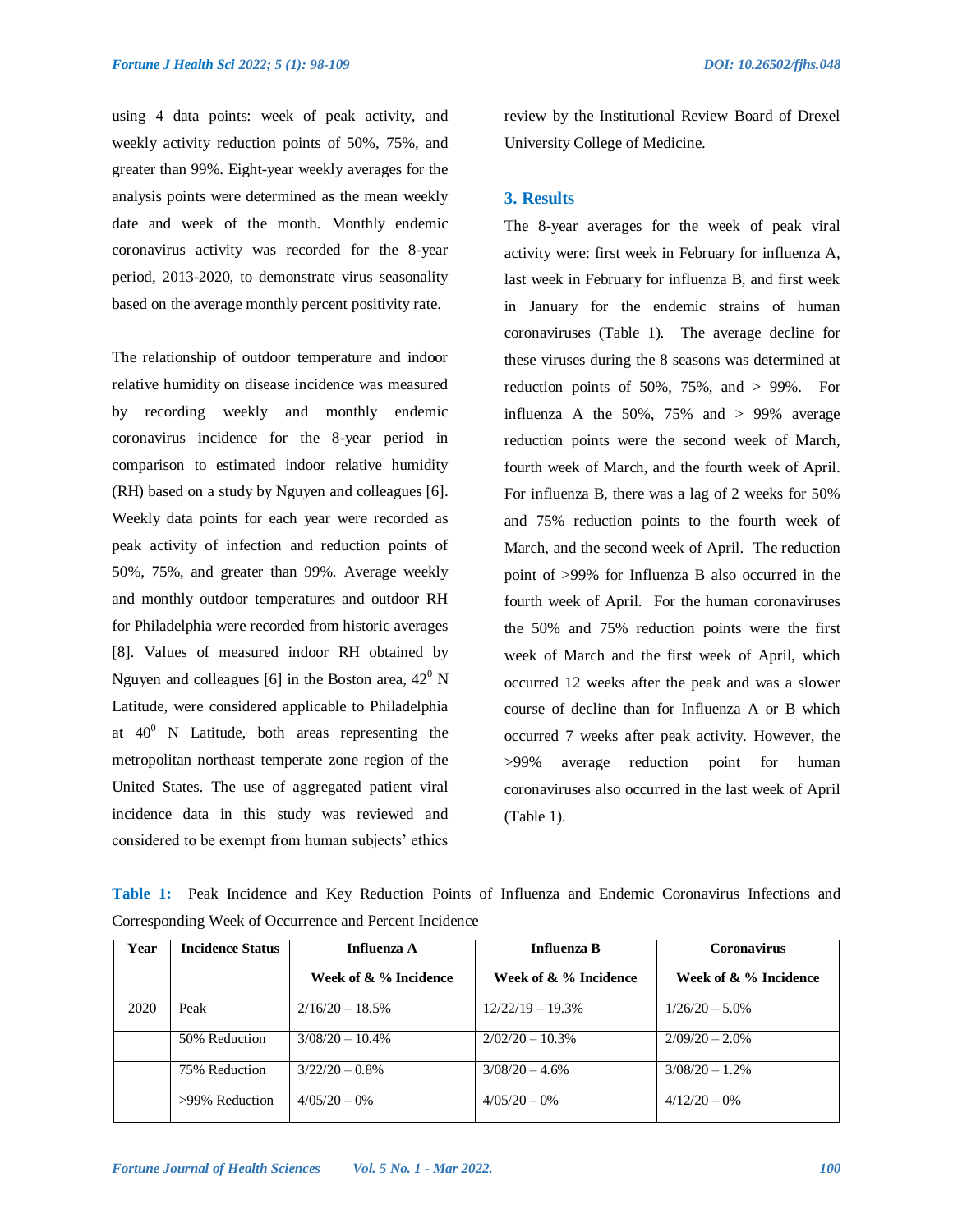| 2019 | Peak           | $2/17/19-19%$     | $3/03/19 - 1.5%$             | $2/10/19 - 6.2%$           |
|------|----------------|-------------------|------------------------------|----------------------------|
|      | 50% Reduction  | $3/31/19 - 8.7%$  | $3/17/19 - 0.9%$             | $3/31/19 - 3.3%$           |
|      | 75% Reduction  | $4/14/19 - 5.6%$  | $4/14/19 - 0%$               | $4/07/19 - 1.7%$           |
|      | >99% Reduction | $4/28/19-0%$      | $4/14/19-0%$                 | $4/21/19-0%$               |
|      |                |                   |                              |                            |
| 2018 | Peak           | $2/04/18 - 10.8%$ | $2/04/18 - 9.0\%$            | $12/10/17 - 15.8%$         |
|      | 50% Reduction  | $3/11/18 - 6.0\%$ | $4/\overline{15/18} - 4.2\%$ | $1/07/18 - 7.8%$           |
|      | 75% Reduction  | $4/15/18 - 2.1%$  | $4/22/18 - 3.3%$             | $1/28/18 - 5.2%$           |
|      | >99% Reduction | $4/22/18-0%$      | $4/29/18 - 0%$               | $3/18/18 - 0%$             |
|      |                |                   |                              |                            |
| 2017 | Peak           | $2/19/17 - 24.3%$ | $3/19/17 - 9.9%$             | $12/11/16 - 5.4%$          |
|      | 50% Reduction  | $3/05/17 - 11.3%$ | $4/23/17 - 4.5%$             | $4/09/17 - 2.3%$           |
|      | 75% Reduction  | $3/12/17 - 4.7%$  | $5/07/17 - 1.4%$             | $5/07/17 - 1.4%$           |
|      | >99% Reduction | $4/23/17-0%$      | $5/14/17-0%$                 | $5/21/17-0%$               |
|      |                |                   |                              |                            |
| 2016 | Peak           | $3/06/16 - 20%$   | $4/03/16 - 5.8%$             | $1/31/16 - 7.1%$           |
|      | 50% Reduction  | $3/27/16 - 10.1%$ | $4/17/16 - 3.8%$             | $3/20/16 - 2.9%$           |
|      | 75% Reduction  | $4/10/16 - 5.0%$  | $5/01/16 - 1.1%$             | $4/17/16 - 1.5%$           |
|      | >99% Reduction | $5/15/16-0%$      | $5/29/16 - 0%$               | $5/01/16 - 0%$             |
|      |                |                   |                              |                            |
| 2015 | Peak           | $1/11/15 - 12.8%$ | $2/22/15 - 1.4%$             | $12/07/14 - 4.5%$          |
|      | 50% Reduction  | $2/15/15 - 4.3\%$ | $3/29/15 - 0.7%$             | $2/22/15 - 2.1%$           |
|      | 75% Reduction  | $2/22/15 - 3.5%$  | $4/05/15-0%$                 | $4/19/15 - 1.1%$           |
|      | >99% Reduction | $4/05/15-0%$      | $4/05/15 - 0%$               | $5/10/15 - 0%$             |
|      |                |                   |                              |                            |
| 2014 | Peak           | $1/26/14 - 33%$   | $3/30/14 - 6.6%$             | $1/19/14 - 9.6%$           |
|      | 50% Reduction  | $4/06/14 - 9.8%$  | $4/27/14 - 3.6%$             | $3/16/14 - 5.7%$           |
|      | 75% Reduction  | $4/20/14 - 5.7%$  | $5/04/14 - 1.8\%$ %          | $4/14/14 - 2.8%$           |
|      | >99% Reduction | $6/15/14-0%$      | $5/11/14-0%$                 | $5/\overline{11/14} - 0\%$ |
|      |                |                   |                              |                            |
| 2013 | Peak           | $1/06/13 - 22.6%$ | $2/10/13 - 16.6%$            | $1/20/13 - 4.7%$           |
|      | 50% Reduction  | $1/27/13 - 7.3%$  | $3/10/13 - 6.8%$             | $2/27/13 - 2.4%$           |
|      | 75% Reduction  | $2/03/13 - 5.2%$  | $3/31/13 - 3.8%$             | $4/13/13 - 1.9%$           |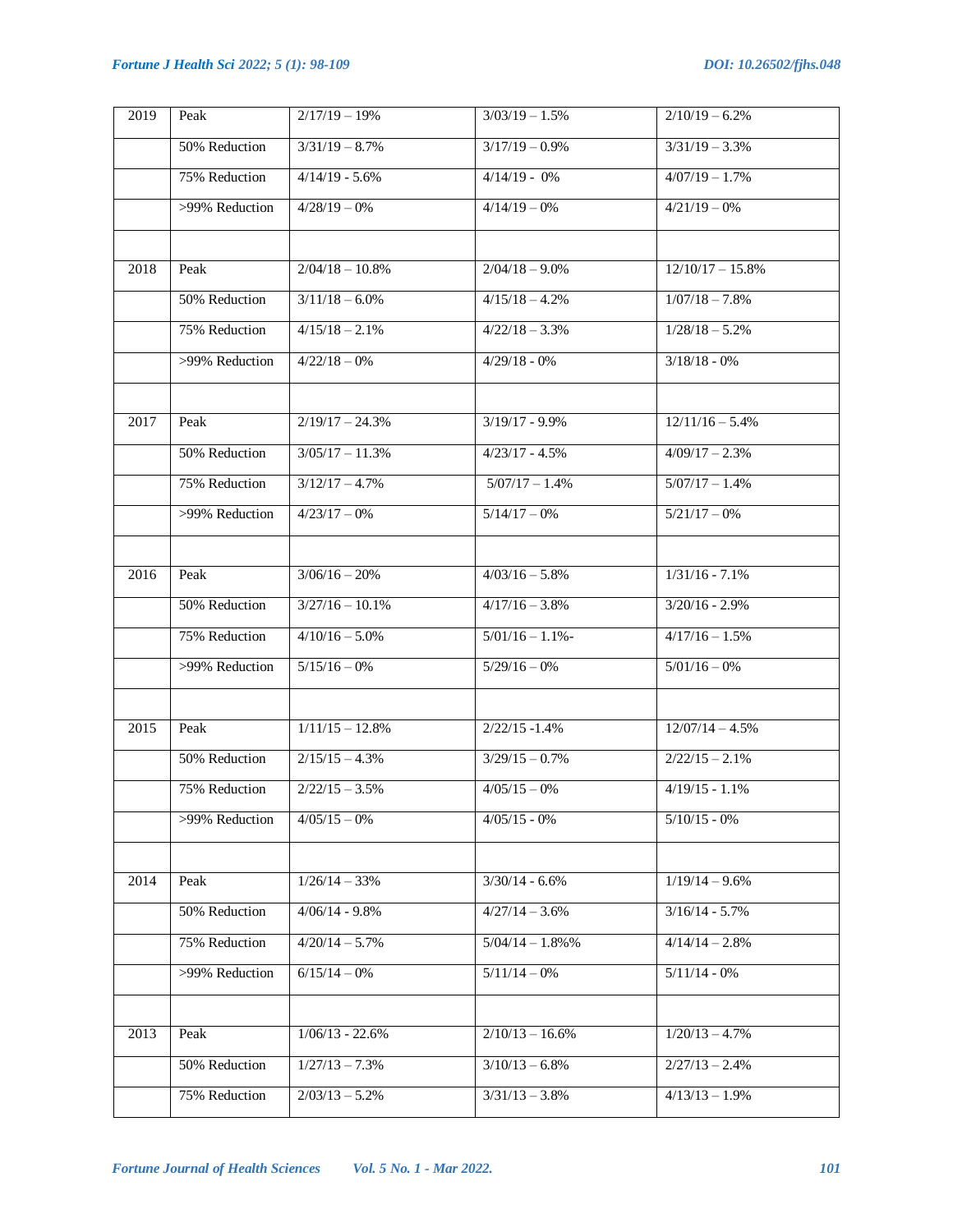| >99% Reduction | $3/10/13 - 0\%$                    | $4/21/13 - 0\%$                               | $4/21/13 - 0\%$                            |
|----------------|------------------------------------|-----------------------------------------------|--------------------------------------------|
|                |                                    |                                               |                                            |
| 8-Year Average | Influenza A                        | <b>Influenza B</b>                            | <b>Coronaviruses</b>                       |
| Peak Activity  | $2/05$ (1 <sup>st</sup> wk of Feb) | $2/24$ (4 <sup>th</sup> wk of Feb)            | $1/09$ (1 <sup>st</sup> wk of Jan)         |
| 50% Reduction  | $3/09$ (2 <sup>nd</sup> wk of Mar) | $3/28$ (4 <sup>th</sup> wk of Mar)            | $\frac{3}{04}$ (1 <sup>st</sup> wk of Mar) |
| 75% Reduction  | $3/25$ (4 <sup>th</sup> wk of Mar) | $4/15$ (2 <sup>nd</sup> wk of Apr)            | $4/14$ (2 <sup>nd</sup> wk of Apr)         |
| >99% Reduction | $4/25$ (4 <sup>th</sup> wk of Apr) | $\overline{4/27}$ (4 <sup>th</sup> wk of Apr) | $4/26$ (4 <sup>th</sup> wk of Apr)         |

The seasonality of endemic coronaviruses activity was examined on a local level, by comparing the percent decline of infection to the outdoor temperature in Philadelphia over the 8-year period, 2013-2020 (Table 2) and summarized with reference to indoor RH (Tables 2, 3). The average monthly outdoor RH ranged from 59% to 68% and no

correlation was observed between viral activity and outdoor RH (Table 3). At the peak weekly average activity for coronaviruses in the first week of January, the average weekly outdoor temperature was  $2^0$ C/36<sup>0</sup>F and the accompanying indoor RH was 20-30% (Table 2).

| Table 2: Percent Decline of Endemic Coronaviruses in Relation to Average Weekly Outdoor Temperature and |  |  |  |
|---------------------------------------------------------------------------------------------------------|--|--|--|
| Indoor Relative Humidity in Philadelphia                                                                |  |  |  |

| Year | <b>Incidence</b> | <b>Coronaviruses</b>  | <b>Aver Weekly</b>                  |
|------|------------------|-----------------------|-------------------------------------|
|      | <b>Status</b>    | Week of & % Incidence | Outdoor<br>Temperature <sup>a</sup> |
| 2020 | Peak             | $1/26/20 - 5.0\%$     | $10^0$ C/50 <sup>0</sup> F          |
|      | 50% Reduction    | $2/09/20 - 2.0\%$     | $9^0C/48^0F$                        |
|      | 75% Reduction    | $3/08/20 - 1.2%$      | $20^0$ C/68 <sup>0</sup> F          |
|      | >99% Reduction   | $4/12/20 - 0\%$       | $14^{0}$ C/58 <sup>0</sup> F        |
| 2019 | Peak             | $2/10/19 - 6.2%$      | $3^{0}$ C/38 <sup>0</sup> F         |
|      | 50% Reduction    | $3/31/19 - 3.3%$      | $9^{0}C/49^{0}F$                    |
|      | 75% Reduction    | $4/07/19-1.7%$        | $16^0$ C/61 <sup>0</sup> F          |
|      | >99% Reduction   | $4/21/19-0%$          | $17^0$ C/63 <sup>0</sup> F          |
| 2018 | Peak             | $12/10/17 - 15.8%$    | $0^0C/32^0F$                        |
|      | 50% Reduction    | $1/07/18 - 7.8%$      | $3^0C/37^0F$                        |
|      | 75% Reduction    | $1/28/18 - 5.2%$      | $2^0C/35^0F$                        |
|      | >99% Reduction   | $3/25/18 - 0\%$       | $8^{0}C/47^{0}F$                    |
| 2017 | Peak             | $12/11/16 - 5.4%$     | $1^{0}C/34^{0}F$                    |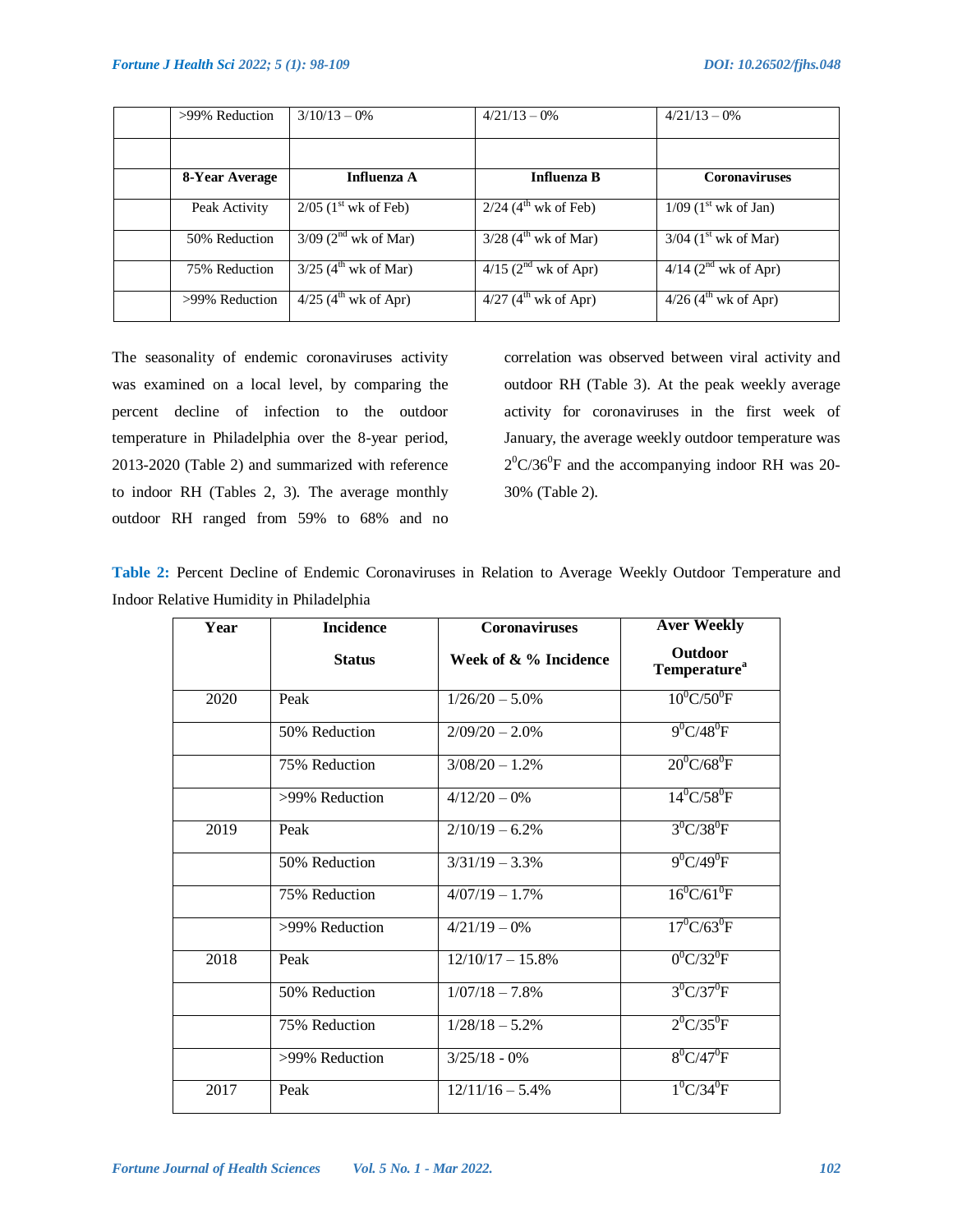|      | 50% Reduction               | $4/09/17 - 2.3%$            | $17^0$ C/62 <sup>0</sup> F          |
|------|-----------------------------|-----------------------------|-------------------------------------|
|      | 75% Reduction               | $5/07/17 - 1.4\%$           | $13^0C/55^0F$                       |
|      | >99% Reduction              | $5/21/17-0%$                | $18^0C/64^0F$                       |
| 2016 | Peak                        | $1/31/16 - 7.1%$            | $7^0C/45^0F$                        |
|      | 50% Reduction               | $3/20/16 - 2.9%$            | $11^0C/52^0F$                       |
|      | 75% Reduction               | $4/17/16 - 1.5%$            | $17^0C/63^0F$                       |
|      | >99% Reduction              | $5/01/16-0%$                | $13^0C/55^0F$                       |
| 2015 | Peak                        | $12/07/14 - 4.5%$           | $3^{0}C/38^{0}F$                    |
|      | 50% Reduction               | $2/22/15 - 2.1%$            | $-3^{0}C/27^{0}F$                   |
|      | 75% Reduction               | $\frac{4}{19/15} - 1.1\%$   | $12^0C/54^0F$                       |
|      | >99% Reduction              | $5/10/15-0%$                | $21^0C/70^0F$                       |
| 2014 | Peak                        | $1/19/14 - 9.6%$            | $-5^{0}C/23^{0}F$                   |
|      | 50% Reduction               | $3/16/14 - 5.7%$            | $6^0C/42^0F$                        |
|      | 75% Reduction               | $4/14/14 - 2.8%$            | $13^0C/55^0F$                       |
|      | $>99\%$ Reduction           | $5/11/14 - 0\%$             | $20^0$ C/68 <sup>0</sup> F          |
| 2013 | Peak                        | $1/20/13 - 4.7%$            | $-3^{0}C/26^{0}F$                   |
|      | 50% Reduction               | $2/27/13 - 2.4%$            | $4^{0}C/40^{0}F$                    |
|      | 75% Reduction               | $4/13/13 - 1.9%$            | $15^0C/59^0F$                       |
|      | >99% Reduction              | $4/21/13 - 0%$              | $12^0C/54^0F$                       |
|      |                             |                             |                                     |
|      | <b>Activity Based on</b>    | <b>Average Week of</b>      | <b>Aver Outdoor Temp</b>            |
|      | 8-Year Average <sup>b</sup> | <b>Coronavirus Activity</b> | and Indoor RH <sup>b</sup>          |
|      | Peak Activity               | $1st$ week of Jan           | $2^{0}C/36^{0}F - 20-30%$           |
|      | 50% Reduction               | 1 <sup>st</sup> week of Mar | $7^0C/45^0F - 35-40\%$              |
|      | 75% Reduction               | $2nd$ week of Apr           | $13^0$ C/56 <sup>0</sup> F - 35-45% |
|      | >99% Reduction              | 4 <sup>th</sup> week of Apr | $16^0$ C/60 <sup>0</sup> F - 40-50% |

a) [www.timeanddate.com/weather/usa/philadelphia/historic](http://www.timeanddate.com/weather/usa/philadelphia/historic) (8)

b) Estimated indoor RH based on data from Nguyen, JL, et al.(6)

At a 50% incidence reduction point in the first week of March, the average outdoor temperature was  $7^0$ C/45<sup>0</sup>F and the estimated indoor RH was 35-40% (Table 2). At a 75% incidence reduction point in the

second week of April the average outdoor temperature was  $13^0C/56^0F$  with an estimated indoor RH of 35-45% (Table 2). When the epidemiologic curve for coronaviruses decreased by greater than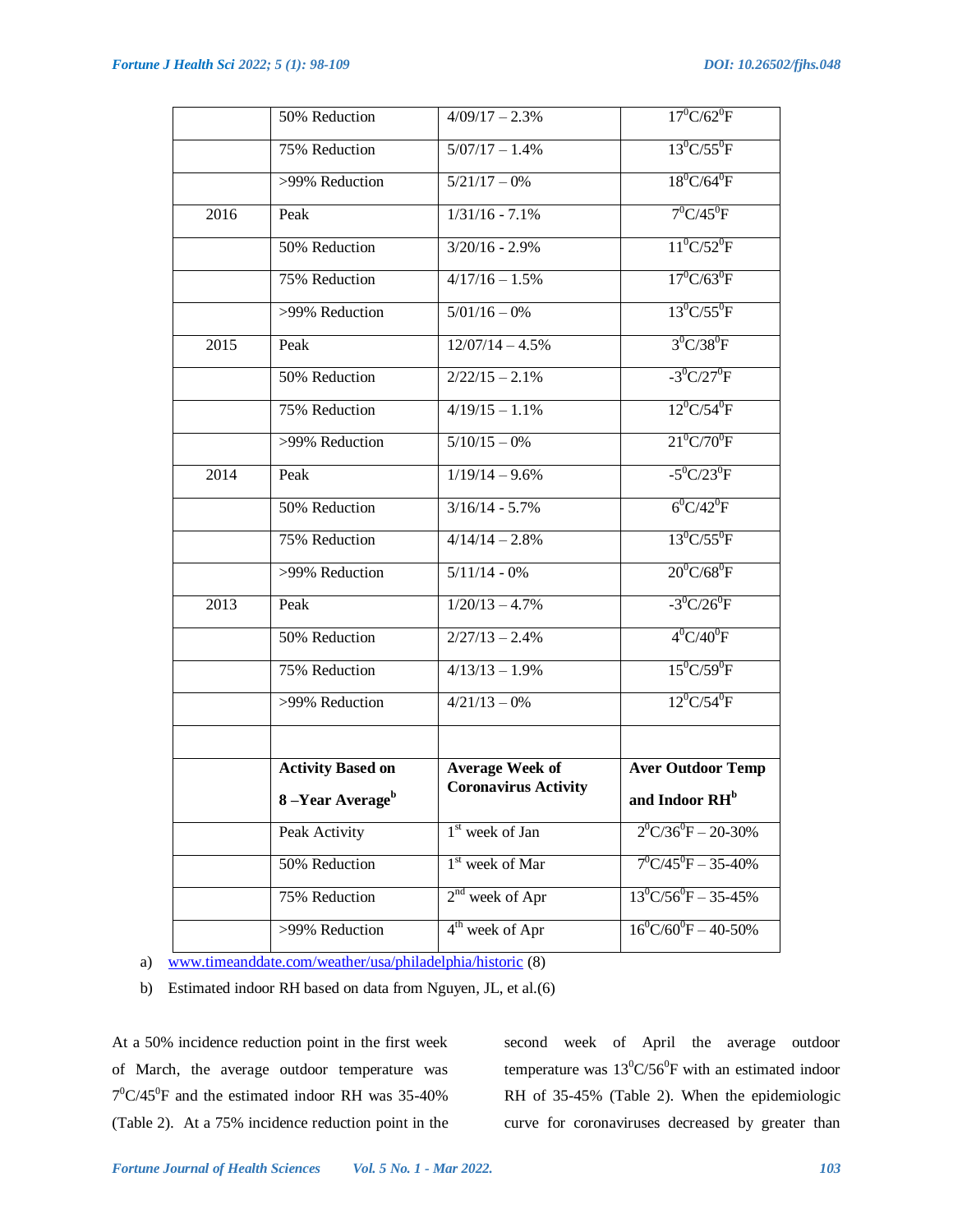99% in the last week of April, the average weekly outdoor temperature was  $16^{\circ}$ C/60<sup>°</sup>F and the indoor relative humidity had increased to 40-50% (Table 2). Seasonal coronavirus activity, as measured by monthly percent positive cases, showed a relationship from high viral activity with indoor RH in the 20- 35% range for the months of December to February,

to very low viral activity with indoor RH in the 45- 65% range for the months of May to September (Table 3). The initial seasonal increase in human coronavirus activity was detected in the month of October for the 8-year study, which corresponded to indoor RH periodically dropping below the 50% level (Table 3).

**Table 3: Monthly Endemic Coronavirus Activity:** 8-Year Average Percent Positivity Rate in Relation to Average Monthly Outdoor Temperature and Outdoor Relative Humidity and Estimated Indoor Relative Humidity

| <b>Month of</b>                       | <b>Monthly Percent</b>                  | 8-year Total              | <b>Average Outdoor</b>                            | <b>Estimated</b><br><b>Indoor</b>        |
|---------------------------------------|-----------------------------------------|---------------------------|---------------------------------------------------|------------------------------------------|
| <b>Coronavirus</b><br><b>Activity</b> | Positive (based on<br>8-yr average from | <b>Positive</b><br>Cases/ | <b>Temperature and</b><br><b>Outdoor Relative</b> | <b>Relative</b><br>Humidity <sup>b</sup> |
|                                       | 2013-2020)                              | <b>Cases Tested</b>       | <b>Humidity</b> <sup>a</sup>                      |                                          |
| September                             | V Low Activity $(0.6\%)^c$              | 9/1,636                   | $21^0C/70^0F - 68\%$                              | 50-65%                                   |
| October                               | Low Activity<br>$(1.3\%)$               | 27/2,013                  | $14^{0}$ C/58 <sup>0</sup> F – 67%                | $45 - 60%$                               |
| November                              | Mod Activity<br>$(2.1\%)$               | 63/3.033                  | $9^0C/48^0F - 65%$                                | 40-55%                                   |
| <b>December</b>                       | <b>High Activity</b><br>$(3.2\%)$       | 194/6,002                 | $4^{0}$ C/39 <sup>0</sup> F – 65%                 | $30-40%$                                 |
| <b>January</b>                        | <b>High Activity</b><br>$(3.2\%)$       | 282/8,949                 | $1^{0}$ C/34 <sup>0</sup> F – 65%                 | 20-30%                                   |
| February                              | <b>High Activity</b><br>$(2.9\%)$       | 223/7,646                 | $2^{0}C/35^{0}F - 61\%$                           | $25 - 35%$                               |
| March                                 | Mod Activity<br>$(2.6\%)$               | 166/6,376                 | $7^0C/44^0F - 59\%$                               | 35-45%                                   |
| April                                 | Low Activity<br>$(1.3\%)$               | 49/3,676                  | $12^0C/54^0F - 59\%$                              | 35-50%                                   |
| May                                   | V Low Activity (0.9%)                   | 24/2,677                  | $18^{\circ}$ C/64 <sup>°</sup> F – 63%            | $45 - 60%$                               |
| June                                  | V Low Activity (0.6%)                   | 14/2,450                  | $23^0C/74^0F - 64\%$                              | 45-60%                                   |
| July                                  | V Low Activity (0.8%)                   | 10/1,271                  | $26^{\circ}$ C/79 <sup>°</sup> F – 64%            | 50-60%                                   |
| August                                | V Low Activity (0.7%)                   | 9/1,258                   | $25^0C/77^0F - 66\%$                              | 50-65%                                   |

a[. www.timeanddate.com/weather/usa/philadelphia/historic](http://www.timeanddate.com/weather/usa/philadelphia/historic) (8)

b. Estimated indoor RH based on data from Nguyen, JL, et al.(6)

c. Very Low Activity: monthly viral activity less than 1% positive

### **4. Discussion**

In northern temperate regions of the globe, the incidence of respiratory enveloped viruses, such as influenza and endemic human coronaviruses peak in winter months from December to February due to droplet, aerosol, and contact transmission, with added risk factors such as the increase in indoor social crowding and the added effect of low indoor relative humidity (RH). The decline of hospitalized patients admitted with human coronavirus infections, as recorded in Philadelphia, occurs in the months of March and April with an average decline of 75%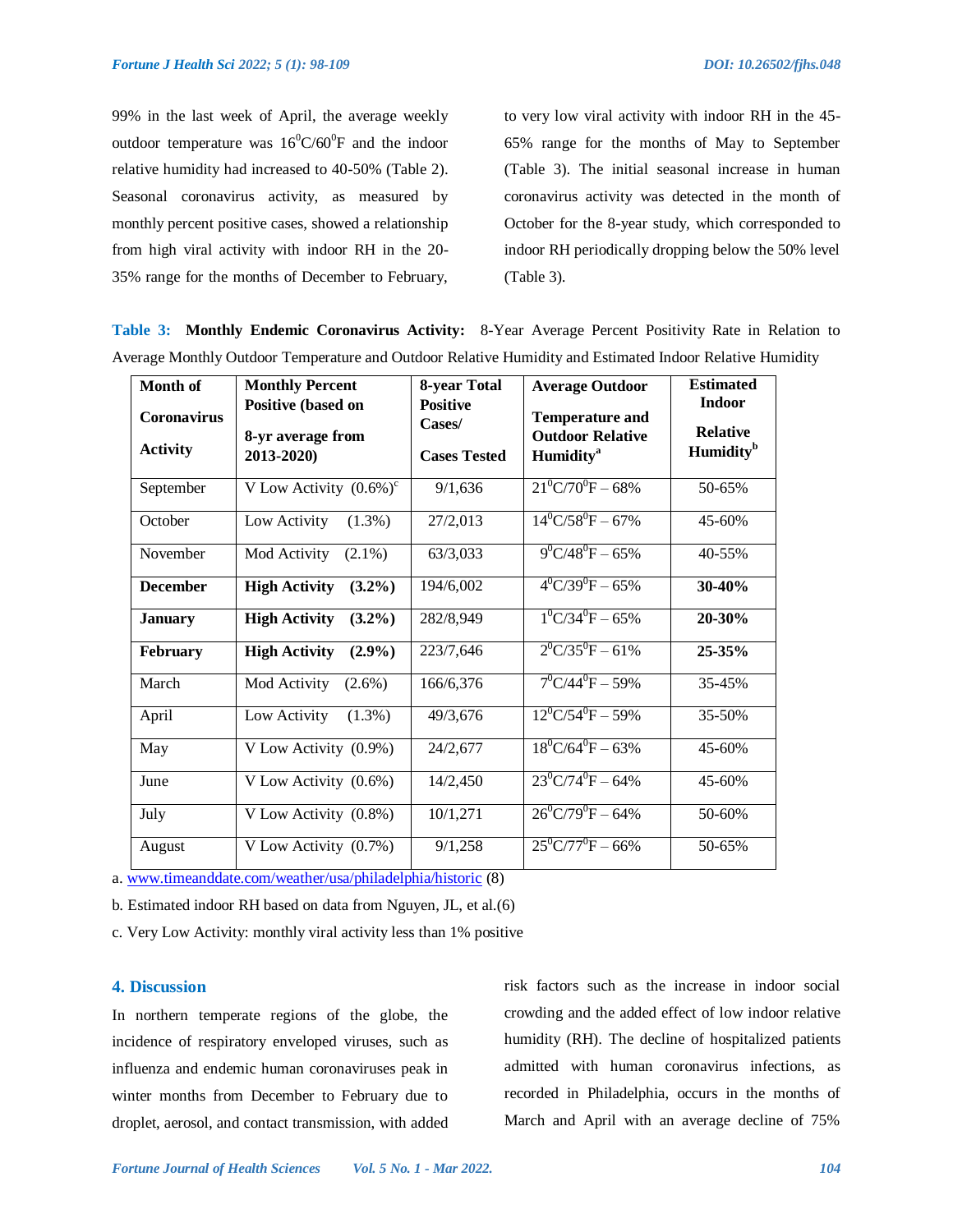occurring in early April and a decline of greater than 99% by the last week of April. One factor contributing to the percent decline of influenza viruses and coronaviruses is the transition from a low indoor RH (20-35%) in winter months to an increase in indoor RH in March and April (35-50%) along with more outdoor exposure and the probable increase in social distancing. Monitoring changes in indoor RH is a key factor related to seasonal virus transmission, and it has been estimated that people in temperate zone metropolitan areas spend more than 90% of their time indoors [10]. A study survey showed that 75% of homes and apartments in a temperate zone do not have humidifiers for winter months to maintain safe indoor RH at 30-50% [6]. Indoor RH should not go above 60% because allergies and other respiratory problems may occur due to mold growth [7]. In this study, increasing indoor RH from 30% to 50% from the winter to spring months corresponded with decreasing viral activity for both influenza and human coronaviruses. In the months of November to March, indoor RH is significantly lower and does not correlate with outdoor RH (Table 3). Indoor RH becomes more aligned with outdoor RH in the months of May to September with the decreased use and stopping of indoor heating in northern temperate regions [6].

A RH of 50% has been shown to have a detrimental effect on the dynamics of droplet and aerosol transmission and virus stability of influenza virus [3, 4]. In a study of animal coronaviruses, which were used as a model for SARS-CoV 2003, the greatest level of virus inactivation also was observed at 50% RH [5]. When a person coughs, sneezes, or talks, the viral particle size can range from  $1-100 \mu m$  [11]. Under drier conditions, such as 20-35% RH, the evaporation rate of the droplet occurs quickly, and

the size of the particle rapidly shrinks to below 5-10  $\mu$ m [3, 4]. At this small size the droplets can remain airborne for longer periods and many can transform into aerosols  $\langle 5 \mu m \rangle$  particle size), increasing the time and distance over which transmission can occur. The rapid evaporation in dry air causes the NaCl concentrations within the droplet to crystallize out of solution quickly, maintaining virus stability [4]. As the RH increases from 30% to 50%, the droplets evaporate more slowly and their larger size, 20-100 m, causes them to settle out of the air rapidly. The slower evaporation process causes an increase in the concentration of NaCl within the droplet, resulting in increased osmotic pressure causing inactivation of an enveloped virus [3, 4]. For example, in a study using influenza A virus spiked into mucus droplets, an increased RH from 48% to 52% resulted in a 10-fold reduction in virus viability [4]. When the RH was increased to 70% in the same study, an additional 1 log decrease in viability was noted [4]. The relationship of influenza virus transmission and temperature/humidity also has been demonstrated using a guinea pig model showing that transmission proceeded more rapidly under cold, dry conditions [3]. In contrast, under physiologic conditions as seen in the human respiratory tract with a RH of 99-100%, the NaCl concentrations remain at stationary levels and maintain the viability of influenza viruses. The original Wuhan strain of SARS CoV-2 causing COVID-19 had a higher estimated infectivity rate of  $R_0$  2 – 2.5 compared to influenza virus of  $R_0$  1.6 – 2 [12]. However, the average size (125 nm) of SARS-CoV-2 and overall composition of this virus particle is similar to human endemic coronaviruses (120-160 nm) examined in this study and the effects of humidity should apply to both types of enveloped (lipid-membrane bound) viruses.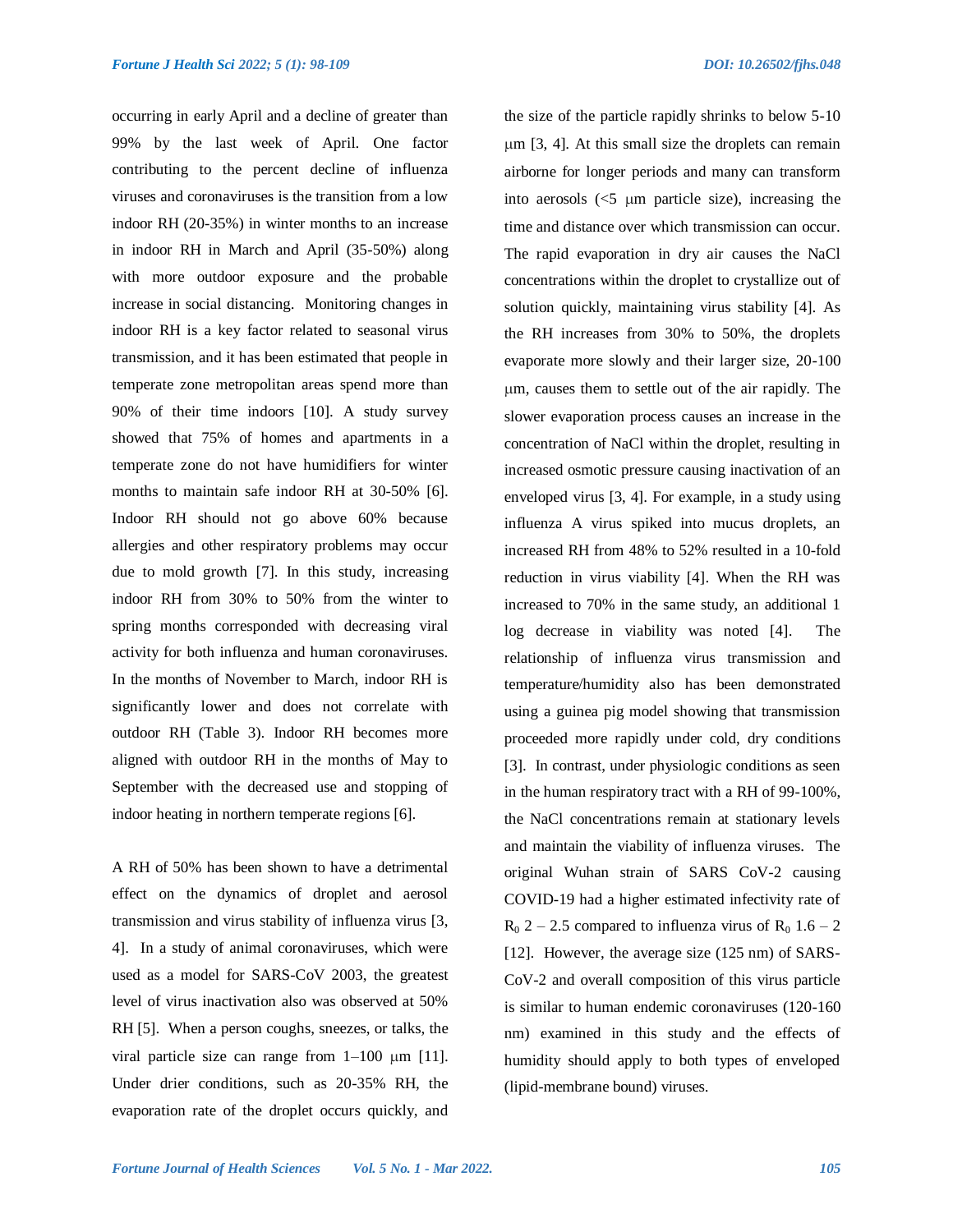The relationship of high seasonal winter activity of influenza and low humidity was demonstrated in a global study of temperate regions of the world with latitudes greater than  $25^{\circ}$  N/S of the equator (13). The study also showed that when tropical countries within  $10^{\circ}$  N/S latitude of the equator experienced their rainy season, their relative humidity was very high at 99-100%, and this corresponded to a higher influenza seasonal activity. These observations are consistent with a humidity range of 50-80% being detrimental to enveloped viruses and a very high humidity of 99- 100% being protective of enveloped viruses, such as influenza. In additional, a temperature of  $30^0C/86^0F$ has been reported to be detrimental to influenza virus, which is attained in summer months in northern hemisphere temperate regions [3].

During 2020 and 2021, there were sequential introductions of SARS-CoV-2 strains/variants into different geographical locations in the United States. The epidemiologic transmission and viral surges of SARS-CoV-2 were affected by the indoor air-drying conditions of both heat and air-conditioning and have been different from the monthly transmission patterns of known seasonal human coronaviruses. SARS-CoV-2, a novel coronavirus, was believed to have been initially introduced into areas of the U.S. in Washington state, California, and New York City metropolitan areas in the February-March 2020 time frame, past the annual peak activity of endemic human coronaviruses. However, the laws of physics regarding droplet and aerosol transmission and viability should apply to similar viruses, and the increasing indoor RH from 30% to 50% could have been a contributing factor to the lower transmission during the summer months of 2020. It should be noted that outbreaks of COVID-19 occurred in March 2020 in southern cities with higher outdoor

temperatures, such as Miami and New Orleans. These outbreaks most likely were due to close contact transmission (droplet and aerosol) that coincided with Spring Break and Mardi Gras with social indoor crowding and air-conditioning. As physical distancing continued through April and May 2020, the number of hospital admissions for COVID-19 in these areas decreased, as they did in Philadelphia [9]. The added effect of exposure to increasing outdoor temperatures, and the alignment of increasing indoor RH with outdoor RH going into the end of May and into June continued to have a detrimental effect on coronaviruses viability. The transmission of coronaviruses outdoors is highly unlikely, due to air currents diluting any droplet or aerosol transmission, sunlight (UV radiation), and the added effect of outdoor levels of RH that are above 50% throughout the year (Table 3).

Not only does environmental increased humidity slow down respiratory viruses, the beneficial effect of humidity in the nasopharynx helps the innate immune response of the patient [3, 14]. Since humans had not seen SARS-CoV-2 prior to the Fall of 2019, there was no acquired immunity from memory T and B cells until after infection in 2020 in the U.S, and until after the introduction of the vaccines in December 2020. A contributing factor in preventing the progression of infection from the upper to lower respiratory tract in both vaccinated and unvaccinated individuals was the innate immune response of mucociliary clearance. As humidity and temperatures increase, mucus secretions increase in the nasopharynx, along with mucociliary clearance, phagocytosis of viruses by innate immune cells, and the activity of proteases against enveloped viruses [3]. Mucus in the nasal passages facilitates the trapping of viruses and reduces the opportunity for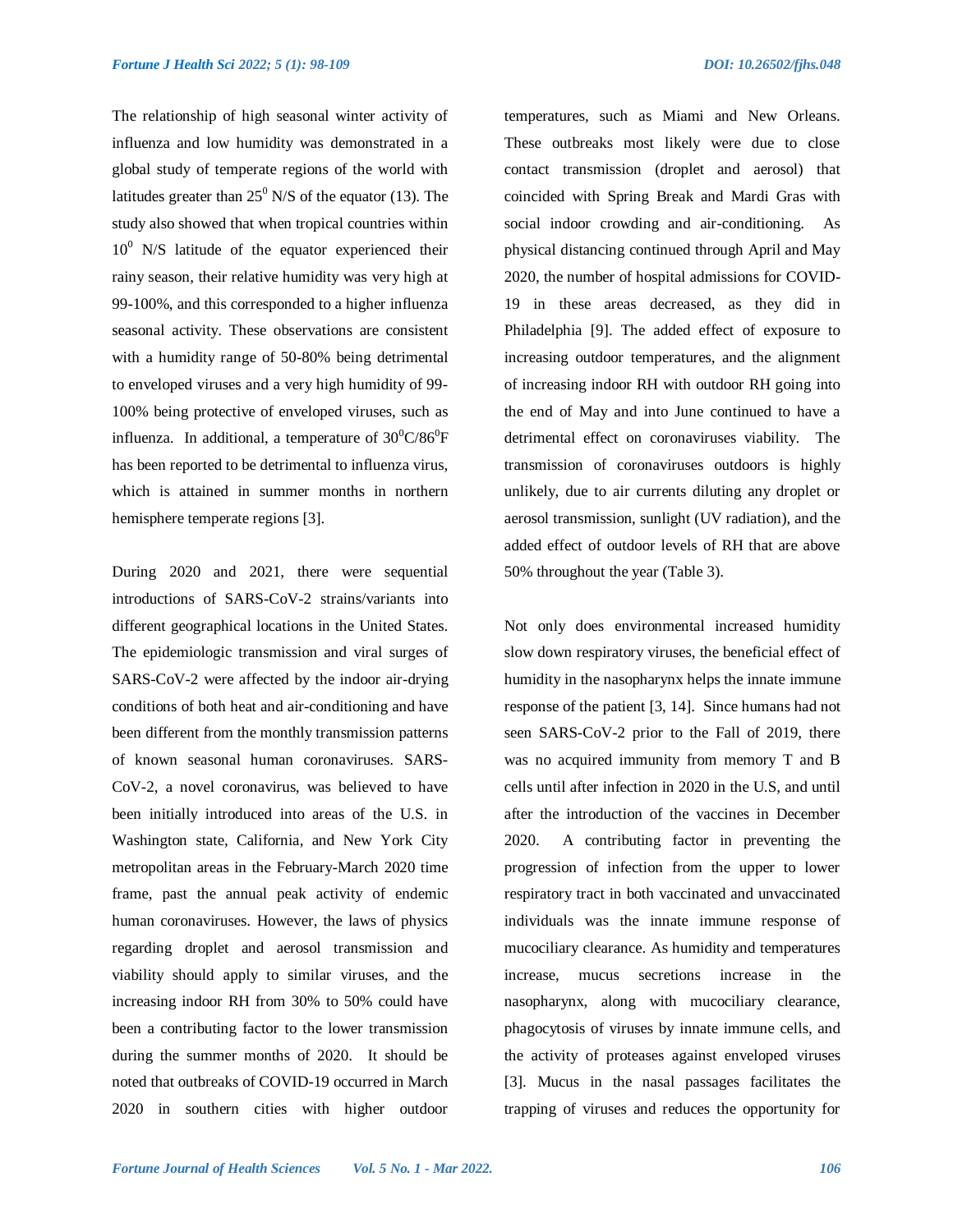viral adherence to target cells. One role of the ciliated epithelial cells in the nasopharynx is to remove viruses and bacteria, and these cells can be compromised by years of chemical damage, such as by smoking and exposure to air pollutants. Previous studies have shown that nasal mucociliary clearance is slower when breathing dry air [15, 16]. The use of a humidifier, especially when sleeping at night, would add moisture to the air and help to improve mucociliary clearance. The ideal indoor relative humidity to protect health is considered to be between 30 and 50% [6]. During the day, staying hydrated by periodically drinking water and warm liquids could help to increase nasal secretions. These actions could be helpful, along with the approved vaccines and antiviral therapies. Other approaches such as practicing stress reduction techniques to boost immunity could be helpful, along with taking outside walks on warm humid days (while maintaining distancing) will have a dual effect of breathing fresh, more humid air, and having exposure to sunlight, which is antiviral and boosts natural levels of Vitamin D, helping the immune system.

In tracking human coronaviruses for the past 8 years, a seasonal pattern of decreased viral activity along with increasing indoor RH has been observed in the month of April in Philadelphia, PA, USA, a northeast city at  $40^{\circ}$  North Latitude. In only three of eight years of tracking human coronaviruses did the greater than 99% reductions of activity continue through the middle of May, but in no years did it continue into June. Over the 8-year period, the average monthly human coronavirus activity was very low, below 1%, in the months of May through September, and the implication would be that SARS-CoV-2 would follow a similar pattern. There is always the possibility of the introduction of a new more

infectious SARS-CoV-2 variant with immune escape (e.g., Omicron) at any time of the year or local clusters of SARS-CoV-2 infections occurring as sporadic outbreaks throughout the year. The unfortunate timing of the introduction of the more infectious Omicron variant in December 2021 at a time when indoor RH also supported higher viral transmission resulted in the highest SARS-CoV-2 surge to date of the COVID-19 pandemic. As with seasonal endemic coronaviruses, there is a reasonable possibility that SARS-CoV-2 strains will decrease in summer months in northern temperate regions on an annual basis and begin to increase in mid- to late October with the related cooler outdoor temperatures, use of indoor heating, and sporadic reduction in indoor RH below 50%, and cases will peak in the months of December, January, and February.

A limitation of this study was that the percent incidence of seasonal coronavirus infection was based on pediatric hospital admissions. However, hospital admissions are representative of a smaller percentage of infections that are present in the community.

#### **5. Conclusion**

Major factors in reducing the sequential epidemiologic surges for SARS-CoV-2, the viral agent of COVID-19, have been acquired natural immunity post-infection, vaccinations, wearing masks, and indoor social distancing. Other contributing factors in reducing the rates of transmission have been adequate case testing and isolation of positive cases, and exposure testing and quarantining. In addition, the patient's innate and acquired immune response plays a major role in reducing the serious outcomes of infection. In addition to social distancing, the exposure to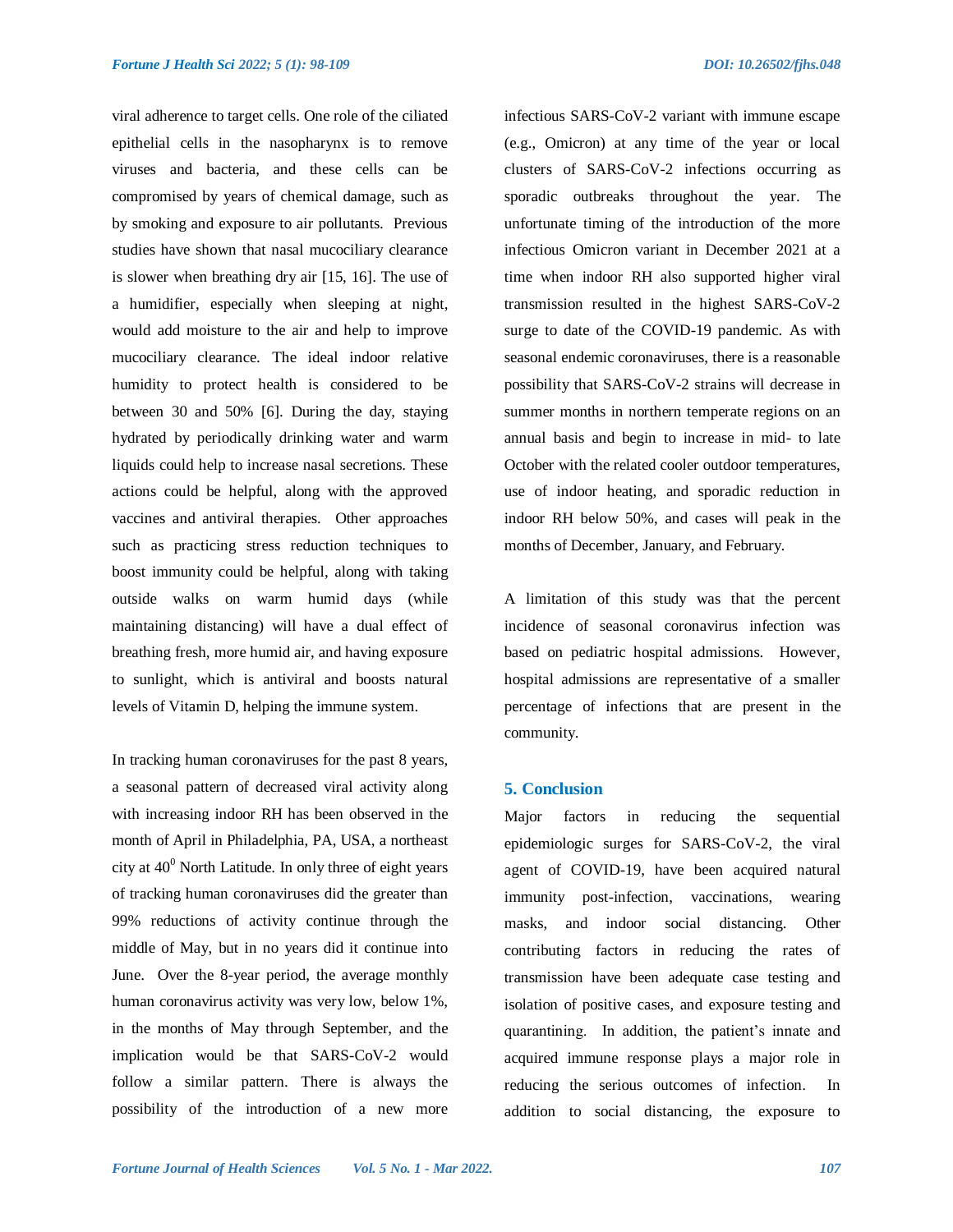increased outdoor temperatures together with increased indoor RH should have an additive effect on decreasing the incidence of SARS-CoV-2 during the months of May to September, thus following a seasonal endemic pattern of occurrence. As a lipidbound, enveloped virus, SARS-CoV-2 is similar in size to endemic human coronaviruses and should be subject to similar dynamics of reduced droplet and aerosol transmission and reduced virus viability as the indoor RH increases from 30% to 50%. Over the 8-year period of this study, human coronavirus activity was less than 1% in the months of May through September, and the implication would be that SARS-Cov-2 would follow a similar pattern.

# **Ethics Statement**

The use of aggregated patient viral incidence data in this study was reviewed and considered to be exempt from human subjects' ethics review by the Institutional Review Board of Drexel University College of Medicine.

# **Conflict of Interest**

The authors have no conflicts of interest for this study

#### **Funding**

No outside funding was used to support this investigation

# **Acknowledgements**

For their testing and surveillance efforts, we acknowledge Yolanda Innumerable, Michael Heard, Julie Mathew, Hannah Stechmann, Nikita Patel, Alex Wiley, and Susanne Dannert, (St. Christopher's Hospital for Children, Department of Pathology & Laboratory Medicine). None received additional compensation for this study beyond salary.

# **ORCID**

Alan Evangelista: [http://orcid.org/0000-0001-5119-](http://orcid.org/0000-0001-5119-1167) [1167](http://orcid.org/0000-0001-5119-1167)

### **References**

1. who.int/news-

room/commentaries/detail/modes-of-

transmission-of-virus-causing-covid-19.

Accessed March 20 (2020).

2. cdc.gov/coronavirus/2019-ncov/preventgetting-sick. Accessed March 20 (2020).

3. Lowen AC, Steel J. Roles of humidity and temperature in shaping influenza seasonality. *J Virol* 88 (2014): 7692-7695.

4. Yang W, Elankumarian S, Marr LC. Relationship between humidity and influenza A viability in droplets and implications for influenza's seasonality. PLOS ONE 7 (2012): e46789.

5. Casanova LM, Jeon S, Rutala WA, Weber DJ, and Sobsey. Effects of air temperature and relative humidity on coronavirus survival on surfaces. Appl Environ Microbiol 76 (2010): 2712-2717.

6. Nguyen, JL, Schwartz, J, Dockery, DW. The relationship between indoor and outdoor temperature, apparent temperature, relative humidity, and absolute humidity. Indoor Air 24 (2014): 103-112.

7. Landwehr, F. Humidity at home: what you need to know this winter. Accessed March 24, 2020 (2017).

8. www.timeanddate.com/weather/usa/philade lphia/historic. Accessed March 24 (2020).

9. www.phila.gov/programs/coronavirusdisease-2019-covid-19. Accessed May 14 (2020).